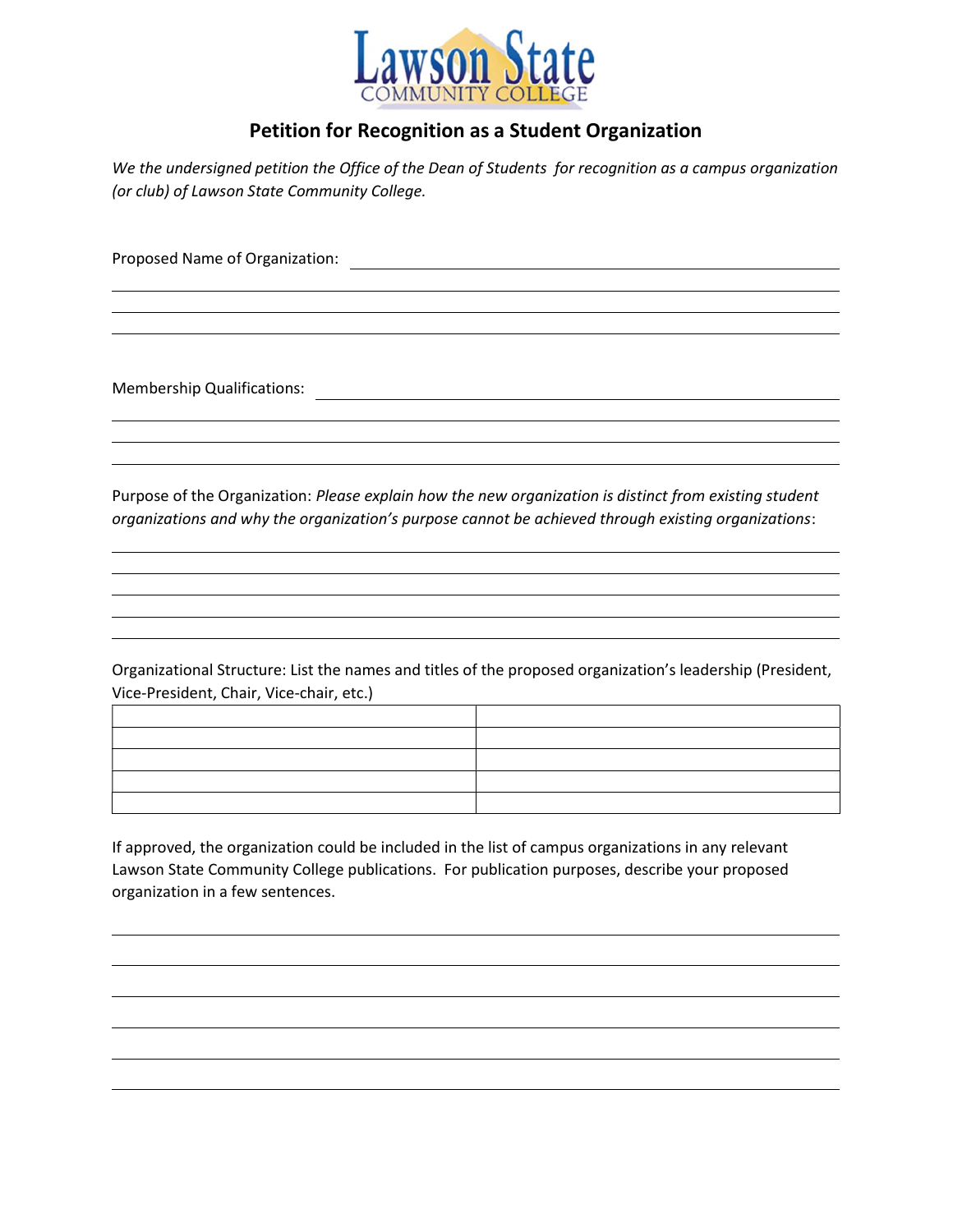

## STUDENT ORGANIZATION MEMBERSHIP

The students listed below are interested in becoming members of the proposed organization/club. Each individual listed below must be currently enrolled at Lawson State Community College. For this petition to be considered, at least ten currently enrolled Lawson State Community College students must sign below. Please use additional sheets if needed. (Include officers within the membership.)

| <b>Student Name (PLEASE PRINT)</b> | <b>Student Number</b> | <b>Student Signature</b> |
|------------------------------------|-----------------------|--------------------------|
|                                    |                       |                          |
|                                    |                       |                          |
|                                    |                       |                          |
|                                    |                       |                          |
|                                    |                       |                          |
|                                    |                       |                          |
|                                    |                       |                          |
|                                    |                       |                          |
|                                    |                       |                          |
|                                    |                       |                          |
|                                    |                       |                          |
|                                    |                       |                          |
|                                    |                       |                          |
|                                    |                       |                          |
|                                    |                       |                          |
|                                    |                       |                          |
|                                    |                       |                          |
|                                    |                       |                          |
|                                    |                       |                          |
|                                    |                       |                          |
|                                    |                       |                          |
|                                    |                       |                          |
|                                    |                       |                          |

\*Please attach a copy of the bylaws for your organization